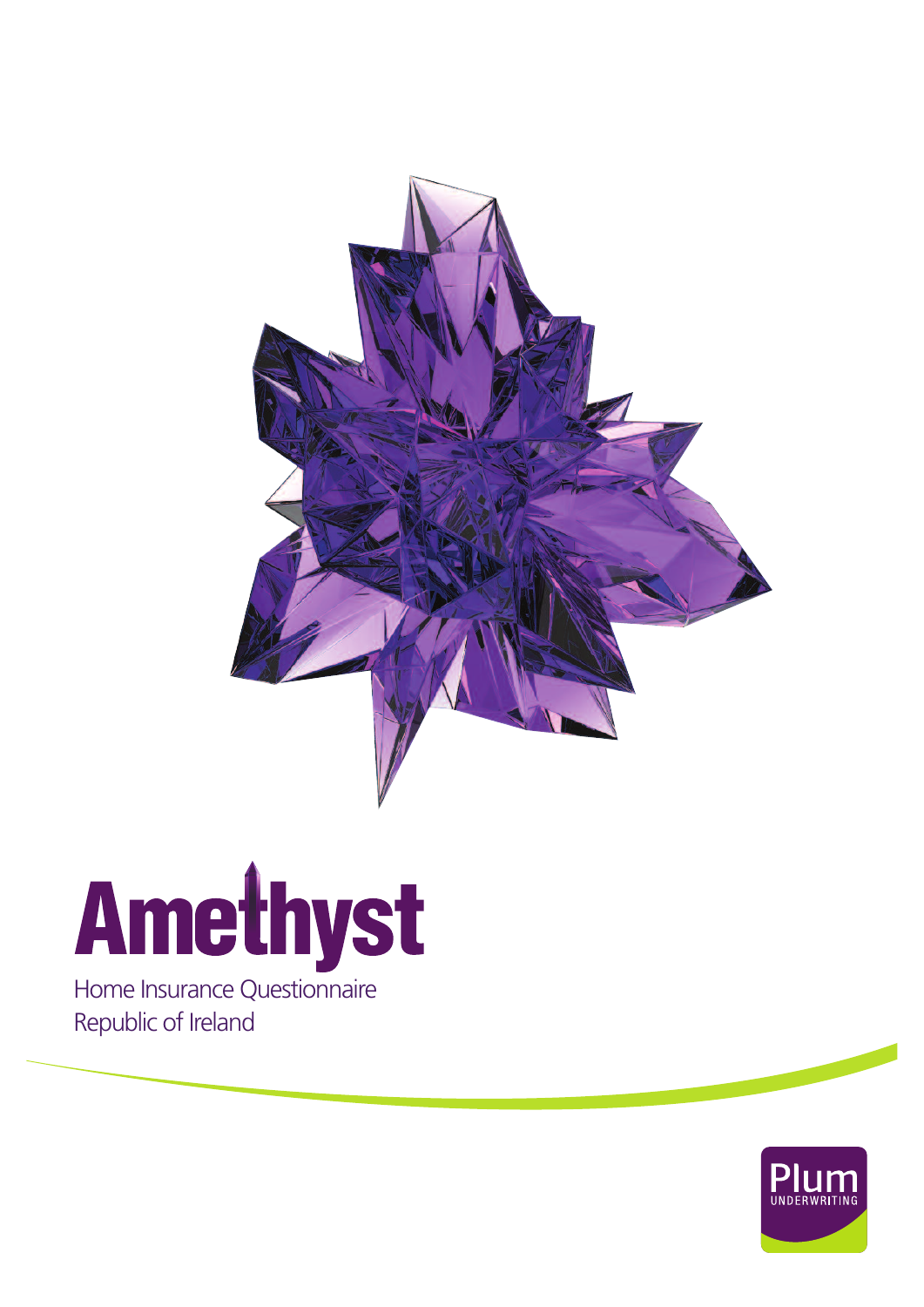



## **Questionnaire**

There are conditions, limitations, exclusions and excesses within the wording, a copy of which will be provided on request. You should keep a record (including copies of letters) of all the information supplied.

| Proposer                                                                                                                                                 |                                                                                                                         |                                                                                                                                                                       |  |  |
|----------------------------------------------------------------------------------------------------------------------------------------------------------|-------------------------------------------------------------------------------------------------------------------------|-----------------------------------------------------------------------------------------------------------------------------------------------------------------------|--|--|
|                                                                                                                                                          |                                                                                                                         |                                                                                                                                                                       |  |  |
| Title                                                                                                                                                    | Forenames                                                                                                               | Surname                                                                                                                                                               |  |  |
| Date of Birth                                                                                                                                            | Occupation                                                                                                              |                                                                                                                                                                       |  |  |
|                                                                                                                                                          |                                                                                                                         | Telephone                                                                                                                                                             |  |  |
| <b>Joint Proposer</b>                                                                                                                                    |                                                                                                                         |                                                                                                                                                                       |  |  |
| Title                                                                                                                                                    | Forenames                                                                                                               | Surname                                                                                                                                                               |  |  |
| Date of Birth                                                                                                                                            | Occupation                                                                                                              |                                                                                                                                                                       |  |  |
|                                                                                                                                                          |                                                                                                                         | Telephone                                                                                                                                                             |  |  |
|                                                                                                                                                          | Please Note: If you want to include additional policyholders please enter their details in the information box overleaf |                                                                                                                                                                       |  |  |
| <b>Address Details</b>                                                                                                                                   |                                                                                                                         |                                                                                                                                                                       |  |  |
| Address to be insured                                                                                                                                    |                                                                                                                         |                                                                                                                                                                       |  |  |
|                                                                                                                                                          |                                                                                                                         |                                                                                                                                                                       |  |  |
|                                                                                                                                                          |                                                                                                                         |                                                                                                                                                                       |  |  |
|                                                                                                                                                          |                                                                                                                         |                                                                                                                                                                       |  |  |
|                                                                                                                                                          |                                                                                                                         | Postcode                                                                                                                                                              |  |  |
|                                                                                                                                                          |                                                                                                                         |                                                                                                                                                                       |  |  |
| Correspondence Address<br>(If different from address                                                                                                     |                                                                                                                         |                                                                                                                                                                       |  |  |
| to be insured)                                                                                                                                           |                                                                                                                         |                                                                                                                                                                       |  |  |
|                                                                                                                                                          |                                                                                                                         |                                                                                                                                                                       |  |  |
|                                                                                                                                                          |                                                                                                                         |                                                                                                                                                                       |  |  |
|                                                                                                                                                          |                                                                                                                         | Postcode                                                                                                                                                              |  |  |
| <b>Third Party Financial Interest</b>                                                                                                                    |                                                                                                                         |                                                                                                                                                                       |  |  |
|                                                                                                                                                          |                                                                                                                         | Where buildings insurance is required state any Building Society, Bank or other financial institution that is providing you with a mortgage or loan on your property: |  |  |
| Name of Company                                                                                                                                          |                                                                                                                         |                                                                                                                                                                       |  |  |
| Address including postcode                                                                                                                               |                                                                                                                         |                                                                                                                                                                       |  |  |
|                                                                                                                                                          |                                                                                                                         |                                                                                                                                                                       |  |  |
| Account number/reference                                                                                                                                 |                                                                                                                         | Postcode                                                                                                                                                              |  |  |
| <b>Declaration Statements about You</b>                                                                                                                  |                                                                                                                         | <b>YES</b><br><b>NO</b>                                                                                                                                               |  |  |
| Have you or any other persons living with you ever been convicted of or charged with any offence (other than motoring offences<br>or spent convictions)? |                                                                                                                         |                                                                                                                                                                       |  |  |
| Have you or any other persons living with you ever been made bankrupt or entered into a bad debt<br>arrangement with creditors?                          |                                                                                                                         |                                                                                                                                                                       |  |  |
| Have you or any other persons living with you ever had insurance cancelled, refused, declined or voided?                                                 |                                                                                                                         |                                                                                                                                                                       |  |  |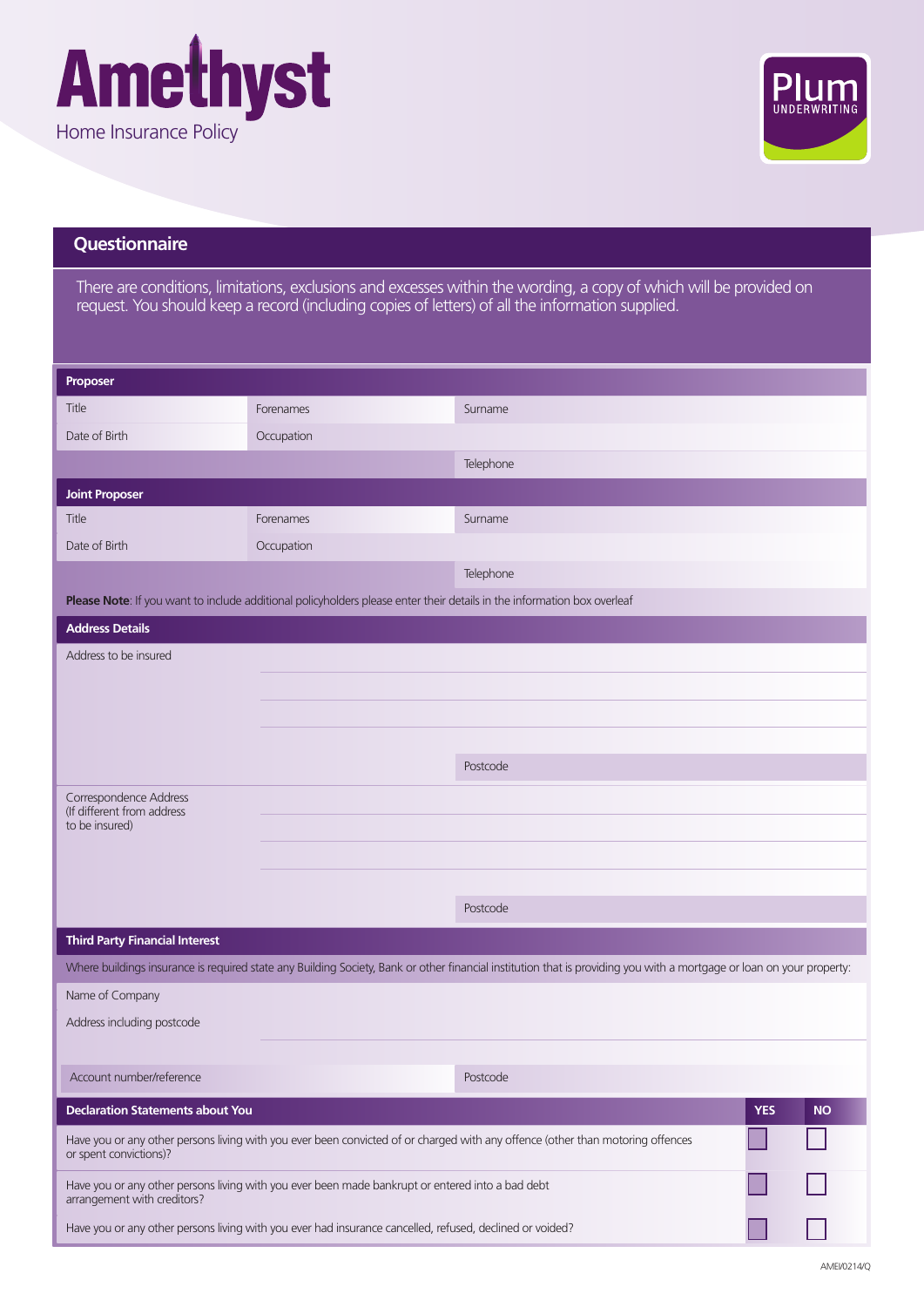| Declaration Statements about the Home to be Insured                                                                                                                             | <b>YES</b> | <b>NO</b> |
|---------------------------------------------------------------------------------------------------------------------------------------------------------------------------------|------------|-----------|
| Is the home built of brick, stone or concrete and roofed with slate, tile or concrete?                                                                                          |            |           |
| Is the home in a good state of repair and regularly maintained?                                                                                                                 |            |           |
| Is the home built in an area historically free from flooding and coastal or river erosion and not within 200 metres<br>of any river, stream or tidal waters?                    |            |           |
| Is the home free from signs of internal or external stepped or diagonal cracking?                                                                                               |            |           |
| Is the home being monitored for subsidence, heave or landslip; has it ever been monitored for subsidence, heave or landslip,<br>or suffered from subsidence, heave or landslip? |            |           |
| Are you aware of any survey carried out on your home which mentions subsidence, settlement or movement of the buildings?                                                        |            |           |
| Are you aware of any neighbouring buildings that have been the subject of an occurrence of subsidence, heave or landslip?                                                       |            |           |
| Are there any building works in progress or planned in the next 12 months?                                                                                                      |            |           |
| Is the home to be insured your main and permanent place of residence?                                                                                                           |            |           |
| Is the home used for any business, trade or profession?                                                                                                                         |            |           |
| Is the home regularly left unattended other than during daytime working hours?                                                                                                  |            |           |
| Is the home left unoccupied for periods in excess of 60 consecutive days?                                                                                                       |            |           |

**Where you have ticked any of the shaded boxes above, or would like to add additional proposers, please provide full information in the space below:**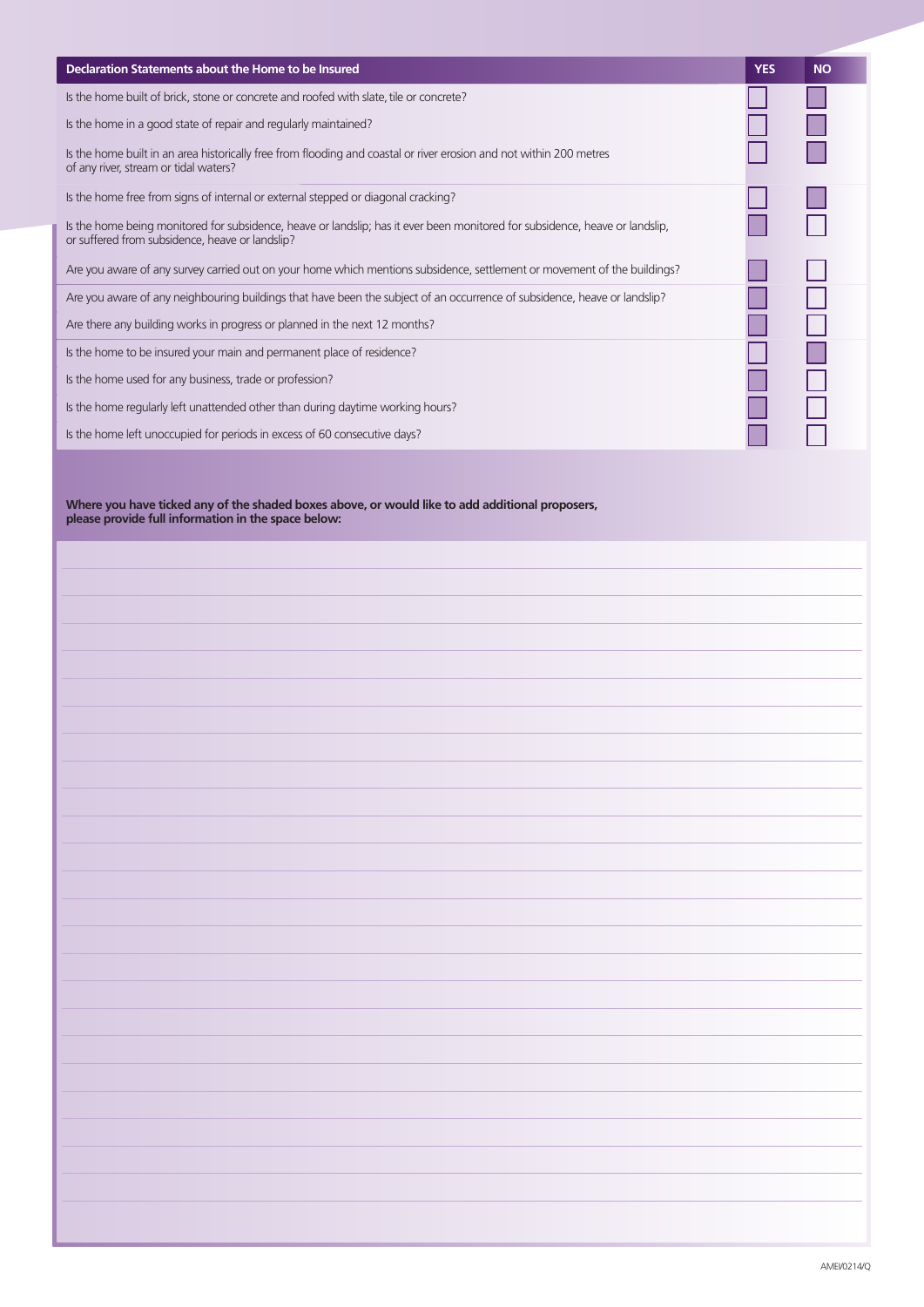| <b>Property Details</b>                                                                                                                                                                                                                                                         |                             |  |                          |            |           |
|---------------------------------------------------------------------------------------------------------------------------------------------------------------------------------------------------------------------------------------------------------------------------------|-----------------------------|--|--------------------------|------------|-----------|
| Approximate year of build                                                                                                                                                                                                                                                       |                             |  |                          |            |           |
| <b>Construction of Walls</b>                                                                                                                                                                                                                                                    |                             |  |                          |            |           |
| Construction of Roof                                                                                                                                                                                                                                                            |                             |  |                          |            |           |
| Number of Bedrooms                                                                                                                                                                                                                                                              |                             |  |                          | <b>YES</b> | <b>NO</b> |
| Is the home a Protected Structure                                                                                                                                                                                                                                               |                             |  |                          |            |           |
| House - Detached                                                                                                                                                                                                                                                                | Flat - Ground Floor         |  |                          |            |           |
| Bungalow - Detached                                                                                                                                                                                                                                                             | House - Terraced            |  |                          |            |           |
| Flat - Basement                                                                                                                                                                                                                                                                 | Bungalow - Terraced         |  |                          |            |           |
| House - Semi Detached                                                                                                                                                                                                                                                           | Flat - Other                |  |                          |            |           |
| Bungalow - Semi Detached                                                                                                                                                                                                                                                        | Other (please give details) |  |                          |            |           |
| <b>Security Details</b>                                                                                                                                                                                                                                                         |                             |  |                          | <b>YES</b> | <b>NO</b> |
| Are final exit doors secured by mortice deadlocks with a least 5 levers or a rim deadlock conforming to British Standard 3621 or,<br>if the door(s) are UPVC or double glazed, a multi-point locking system with either a lever or built-in deadlocking cylinder?               |                             |  |                          |            |           |
| Are all other external doors secured by a mortice deadlock or a deadlock conforming to British Standard 3621 or by a multi-point<br>locking system with either a lever or built-in deadlocking cylinder or key-operated security bolts fitted internally to the top and bottom? |                             |  |                          |            |           |
| Are all opening sections of the basement, ground floor and easily accessible windows, fanlights and skylights to the buildings<br>secured by key-operated window locks?                                                                                                         |                             |  |                          |            |           |
| Is the home fitted with a burglar alarm? (If No, please proceed to Safe Questions)                                                                                                                                                                                              |                             |  |                          |            |           |
| If Yes, who installed alarm?                                                                                                                                                                                                                                                    |                             |  |                          |            |           |
| Is the alarm maintained under a contract?                                                                                                                                                                                                                                       |                             |  |                          |            |           |
| If Yes, how often is it maintained?                                                                                                                                                                                                                                             | Every 6 Months              |  |                          |            |           |
|                                                                                                                                                                                                                                                                                 | Every 12 Months             |  |                          |            |           |
|                                                                                                                                                                                                                                                                                 | Other                       |  |                          |            |           |
| What type of signalling does the alarm use?                                                                                                                                                                                                                                     | <b>Bells Only</b>           |  | <b>Central Station</b>   |            |           |
|                                                                                                                                                                                                                                                                                 | Packnet                     |  | Digital Communicator     |            |           |
|                                                                                                                                                                                                                                                                                 | Connected to Police         |  | Redcare                  |            |           |
|                                                                                                                                                                                                                                                                                 | <b>BT Redcare GSM</b>       |  | <b>Dual Communicator</b> |            |           |
|                                                                                                                                                                                                                                                                                 | Other                       |  | Eircom Phonewatch        |            |           |
| Is there a safe in the home? (If No, please proceed to next section)                                                                                                                                                                                                            |                             |  |                          |            |           |
| If Yes, what type?                                                                                                                                                                                                                                                              | Wall Safe                   |  | <b>Under Floor Safe</b>  |            |           |
|                                                                                                                                                                                                                                                                                 | Free Standing Safe          |  | Other                    |            |           |
| What is the model of the safe?                                                                                                                                                                                                                                                  |                             |  |                          |            |           |
| What is the make of the safe?                                                                                                                                                                                                                                                   |                             |  |                          |            |           |
| If you have ticked any of the shaded boxes please give further details.                                                                                                                                                                                                         |                             |  |                          |            |           |
|                                                                                                                                                                                                                                                                                 |                             |  |                          |            |           |
|                                                                                                                                                                                                                                                                                 |                             |  |                          |            |           |
|                                                                                                                                                                                                                                                                                 |                             |  |                          |            |           |
|                                                                                                                                                                                                                                                                                 |                             |  |                          |            |           |
|                                                                                                                                                                                                                                                                                 |                             |  |                          |            |           |
|                                                                                                                                                                                                                                                                                 |                             |  |                          |            |           |
|                                                                                                                                                                                                                                                                                 |                             |  |                          |            |           |
|                                                                                                                                                                                                                                                                                 |                             |  |                          |            |           |
|                                                                                                                                                                                                                                                                                 |                             |  |                          |            |           |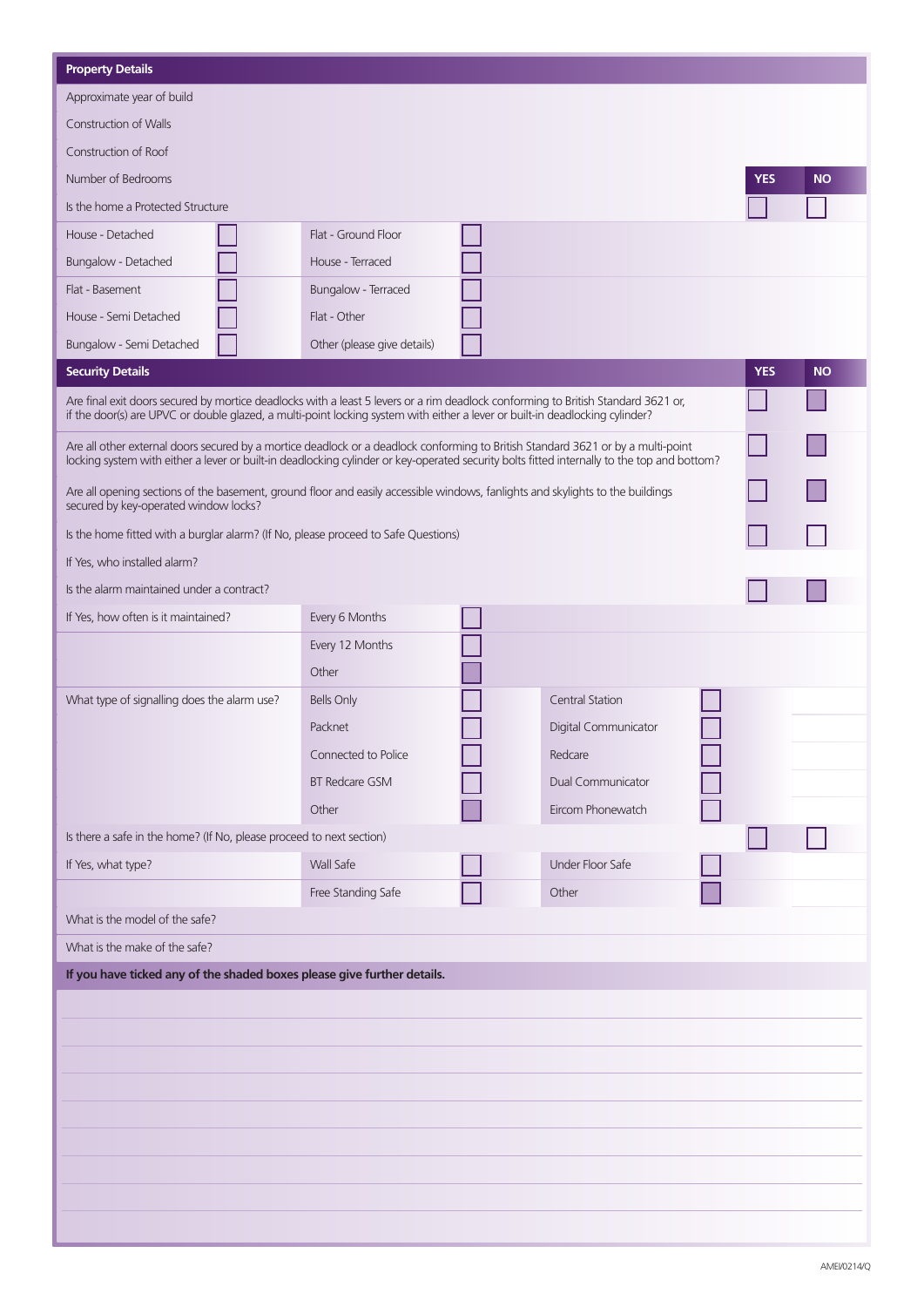| <b>Sums Insured</b>                                                                                                                                                                                                                                                                                                                                                                                                                                                                                      |                                                                                                                                                          |  |  |  |
|----------------------------------------------------------------------------------------------------------------------------------------------------------------------------------------------------------------------------------------------------------------------------------------------------------------------------------------------------------------------------------------------------------------------------------------------------------------------------------------------------------|----------------------------------------------------------------------------------------------------------------------------------------------------------|--|--|--|
| You must take reasonable steps to ensure that your sums insured are adequate at all times otherwise we do not have to pay a claim under this policy.                                                                                                                                                                                                                                                                                                                                                     |                                                                                                                                                          |  |  |  |
| <b>Section 1 - Your Buildings</b>                                                                                                                                                                                                                                                                                                                                                                                                                                                                        |                                                                                                                                                          |  |  |  |
| Buildings Sum Insured (INCLUDING outbuildings)                                                                                                                                                                                                                                                                                                                                                                                                                                                           | €                                                                                                                                                        |  |  |  |
| Outbuildings Sum Insured                                                                                                                                                                                                                                                                                                                                                                                                                                                                                 | €                                                                                                                                                        |  |  |  |
|                                                                                                                                                                                                                                                                                                                                                                                                                                                                                                          | The default excess is €250, you may reduce this to €100 (this will increase your premium) or you can increase the excess which will reduce your premium. |  |  |  |
| €500<br>€250<br>Please select your excess                                                                                                                                                                                                                                                                                                                                                                                                                                                                | €1,000<br>€2,500<br>€5,000                                                                                                                               |  |  |  |
| In the event of a claim where the incident of loss or damage that falls for consideration is covered under more than one section of cover<br>and you have chosen a different excess under that section, it is the highest applicable excess that will be deducted from the total settlement<br>of any claim.                                                                                                                                                                                             |                                                                                                                                                          |  |  |  |
|                                                                                                                                                                                                                                                                                                                                                                                                                                                                                                          | If we impose a compulsory increased excess you will not be entitled to a discount. You will be advised by your broker if this applies to your policy.    |  |  |  |
| Section 2 - Your Contents including Fine Art, Antiques and Valuables                                                                                                                                                                                                                                                                                                                                                                                                                                     |                                                                                                                                                          |  |  |  |
| General Contents Sum Insured                                                                                                                                                                                                                                                                                                                                                                                                                                                                             | €                                                                                                                                                        |  |  |  |
| Total Fine Art & Antiques Sum Insured                                                                                                                                                                                                                                                                                                                                                                                                                                                                    | €                                                                                                                                                        |  |  |  |
| Fine Art is defined as: Individual items, collections and sets which are of artistic merit, historical value, novel, rare and/or unique including, antique and<br>designer-made furniture, paintings, drawings, etchings, prints, photographs, tapestries, carpets, rugs, books and manuscripts, sculptures, ornaments,<br>porcelain and glass, clocks, barometers, mechanical art and objects d'art, stamp and coin collections, wines, memorabilia and other collectables such<br>as models and dolls. |                                                                                                                                                          |  |  |  |
| <b>Total Valuables Sum Insured</b>                                                                                                                                                                                                                                                                                                                                                                                                                                                                       | €                                                                                                                                                        |  |  |  |
| platinum, including gold and silver plate.                                                                                                                                                                                                                                                                                                                                                                                                                                                               | Valuables are defined as: precious metals, gemstones, jewellery, watches, furs and guns which belong to you. Precious metals means gold, silver, and     |  |  |  |
| Please specify any Fine Art & Antique Items over €15,000:                                                                                                                                                                                                                                                                                                                                                                                                                                                |                                                                                                                                                          |  |  |  |
| <b>Description</b>                                                                                                                                                                                                                                                                                                                                                                                                                                                                                       | Sum Insured $(\in)$                                                                                                                                      |  |  |  |
|                                                                                                                                                                                                                                                                                                                                                                                                                                                                                                          |                                                                                                                                                          |  |  |  |
|                                                                                                                                                                                                                                                                                                                                                                                                                                                                                                          |                                                                                                                                                          |  |  |  |
|                                                                                                                                                                                                                                                                                                                                                                                                                                                                                                          |                                                                                                                                                          |  |  |  |
|                                                                                                                                                                                                                                                                                                                                                                                                                                                                                                          |                                                                                                                                                          |  |  |  |
|                                                                                                                                                                                                                                                                                                                                                                                                                                                                                                          |                                                                                                                                                          |  |  |  |
| Please provide valuations or purchase reciepts of not more than 5 years old for all Fine Art & Antique specified items                                                                                                                                                                                                                                                                                                                                                                                   |                                                                                                                                                          |  |  |  |
| Please specify any Valuable Items over €5,000:                                                                                                                                                                                                                                                                                                                                                                                                                                                           |                                                                                                                                                          |  |  |  |
| <b>Description</b>                                                                                                                                                                                                                                                                                                                                                                                                                                                                                       | Sum Insured $(\in)$                                                                                                                                      |  |  |  |
|                                                                                                                                                                                                                                                                                                                                                                                                                                                                                                          |                                                                                                                                                          |  |  |  |
|                                                                                                                                                                                                                                                                                                                                                                                                                                                                                                          |                                                                                                                                                          |  |  |  |
|                                                                                                                                                                                                                                                                                                                                                                                                                                                                                                          |                                                                                                                                                          |  |  |  |
|                                                                                                                                                                                                                                                                                                                                                                                                                                                                                                          |                                                                                                                                                          |  |  |  |
| Please provide valuations or purchase reciepts of not more than 5 years old for all Valuables specified items                                                                                                                                                                                                                                                                                                                                                                                            |                                                                                                                                                          |  |  |  |
| Total Valuables in the Bank                                                                                                                                                                                                                                                                                                                                                                                                                                                                              | €                                                                                                                                                        |  |  |  |
| <b>Excess</b><br>The default excess is $\in$ 250, or you can increase the excess which will reduce your premium.                                                                                                                                                                                                                                                                                                                                                                                         |                                                                                                                                                          |  |  |  |
| €100<br>€250<br>Please select your excess                                                                                                                                                                                                                                                                                                                                                                                                                                                                | €500<br>€1,000<br>€2,500<br>€5,000                                                                                                                       |  |  |  |
| In the event of a claim where the incident of loss or damage that falls for consideration is covered under more than one section of cover and you have<br>chosen a different excess under that section, it is the highest applicable excess that will be deducted from the total settlement of any claim.                                                                                                                                                                                                |                                                                                                                                                          |  |  |  |
| If we impose a compulsory increased excess you will not be entitled to a discount. You will be advised by your broker if this applies to your policy.                                                                                                                                                                                                                                                                                                                                                    |                                                                                                                                                          |  |  |  |